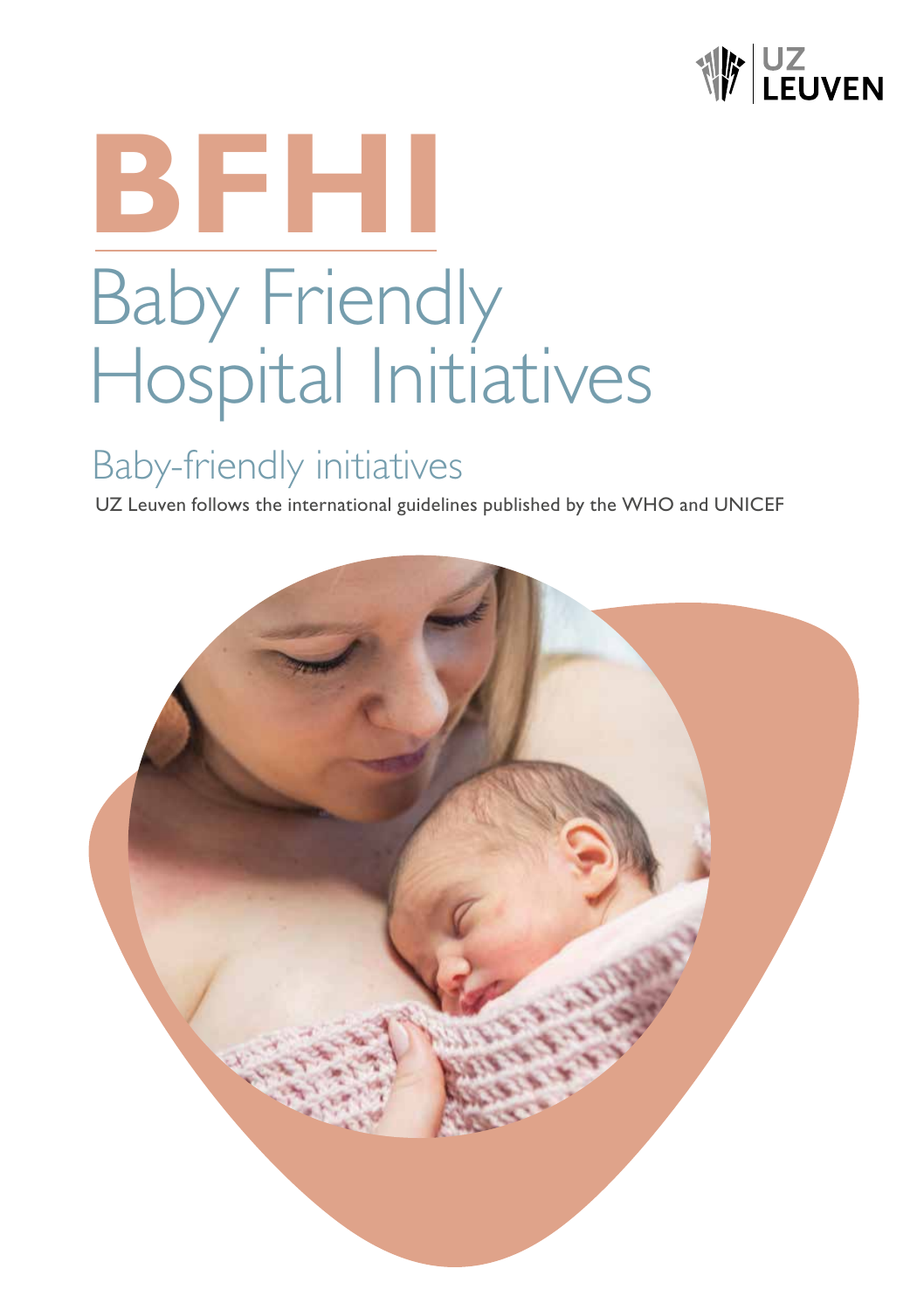### **Baby-friendly initiatives**

- UZ Leuven has set down its breastfeeding policy in a document.
- All staff involved are trained in the skills needed to implement this policy.
- Through antenatal consultations and breastfeeding information sessions, all pregnant women are informed about the benefits and management of breastfeeding and also about mother-friendly initiatives.
- Immediately after birth, skin-to-skin contact is established between mother and baby. This promotes the bond between mother and baby and contributes towards successful adaptation by the baby in terms of breathing, temperature, heart rate, blood glucose content and immunity. Mothers are helped to put their baby on the breast within an hour of their baby's birth.
- Every mother is taught how to put her baby on the breast and how to maintain lactation even if her baby needs to be separated from her.
- Newborn infants receive no food or drink other than breastmilk, unless this is considered by a doctor to be medically necessary.
- Mother and baby stay together in the same room day and night. This allows the mother to learn to recognise her baby's needs and respond quickly to hunger cues or other cues from the baby.
- Breastfeeding on demand is encouraged, which means whenever the baby asks for it.
- Breastfeeding infants are not given artificial teats or dummies. This allows them to learn to breastfeed effectively and maintains adequate stimulation of lactation.
- The maternity department makes referrals to independent midwives, breastfeeding experts, breastfeeding organisations and postnatal care centres to ensure the continuity of breastfeeding support in the community.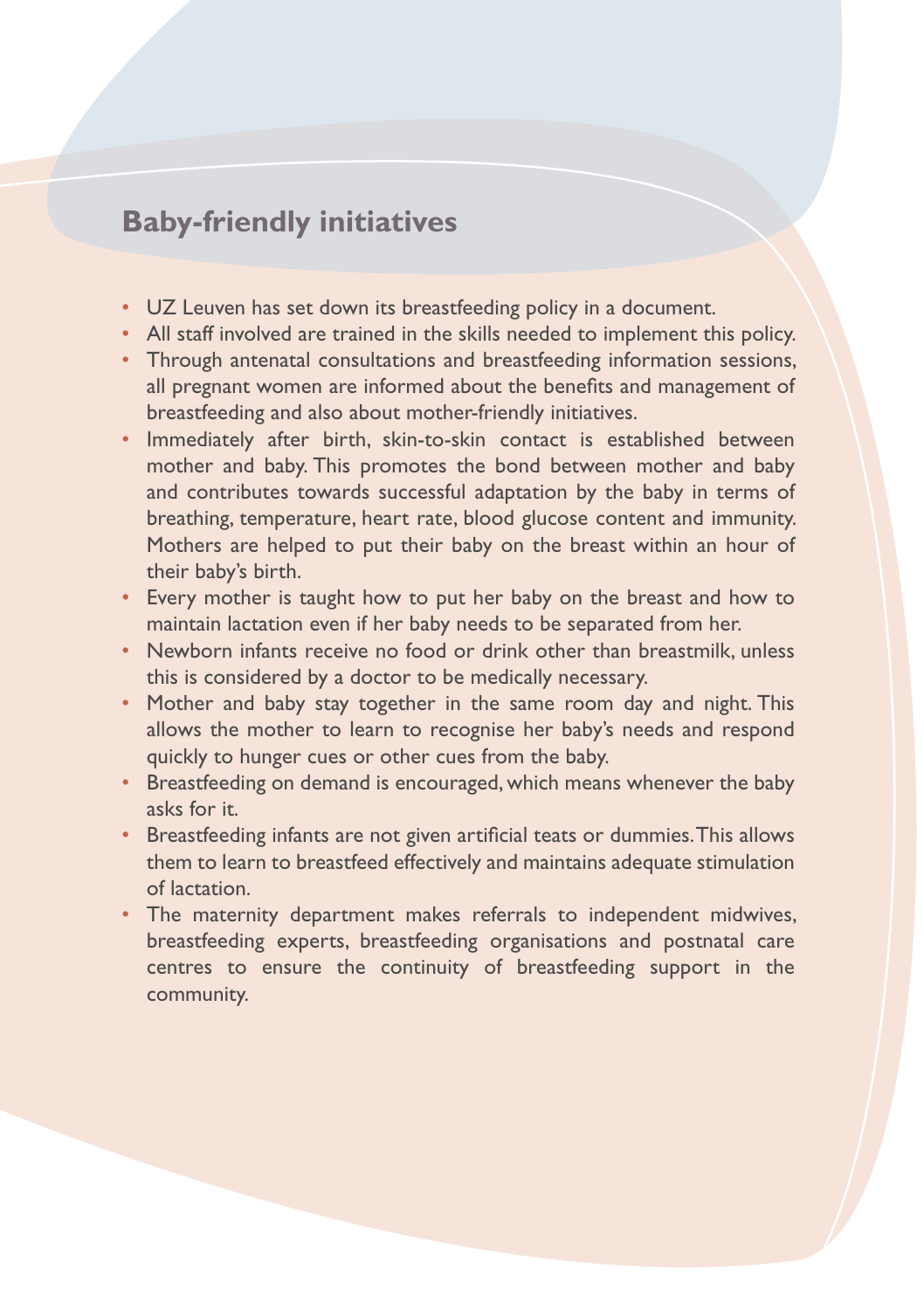#### **Mother-friendly initiatives**

- If she wishes, every pregnant woman may choose who will accompany her during labour and childbirth so that she feels both physically and psychologically supported at all times. This takes place in discussion with her gynaecologist and it is recorded in her midwifery notes.
- Every pregnant woman may drink as much as she wants during labour and have a light meal, unless there is a medical contraindication to this.
- Every pregnant woman is encouraged to use non-medical pain relief during labour and childbirth, while respecting the woman's personal preference.
- Every pregnant woman is encouraged to walk around and stay mobile during labour. She is encouraged to indicate the position in which she wants to give birth, unless there is an urgent need to restrict this due to a complication. This will be made clear to the mother.
- Invasive techniques such as artificial rupture of the membranes, accelerating or inducing labour or Caesarean section will be avoided, unless they are specifically needed because of a complication. If so, the reason will be made clear to the mother.



**If you have any questions about breastfeeding:**

- breastfeeding counsellor appointments via gynaecology outpatients tel. 016 34 74 50
- maternity units E 431: tel. 016 34 43 10 E 441: tel. 016 34 44 10

Ask in the maternity unit for a leaflet on help available at home, e.g. from independent midwives, maternity care centres and breastfeeding support groups.